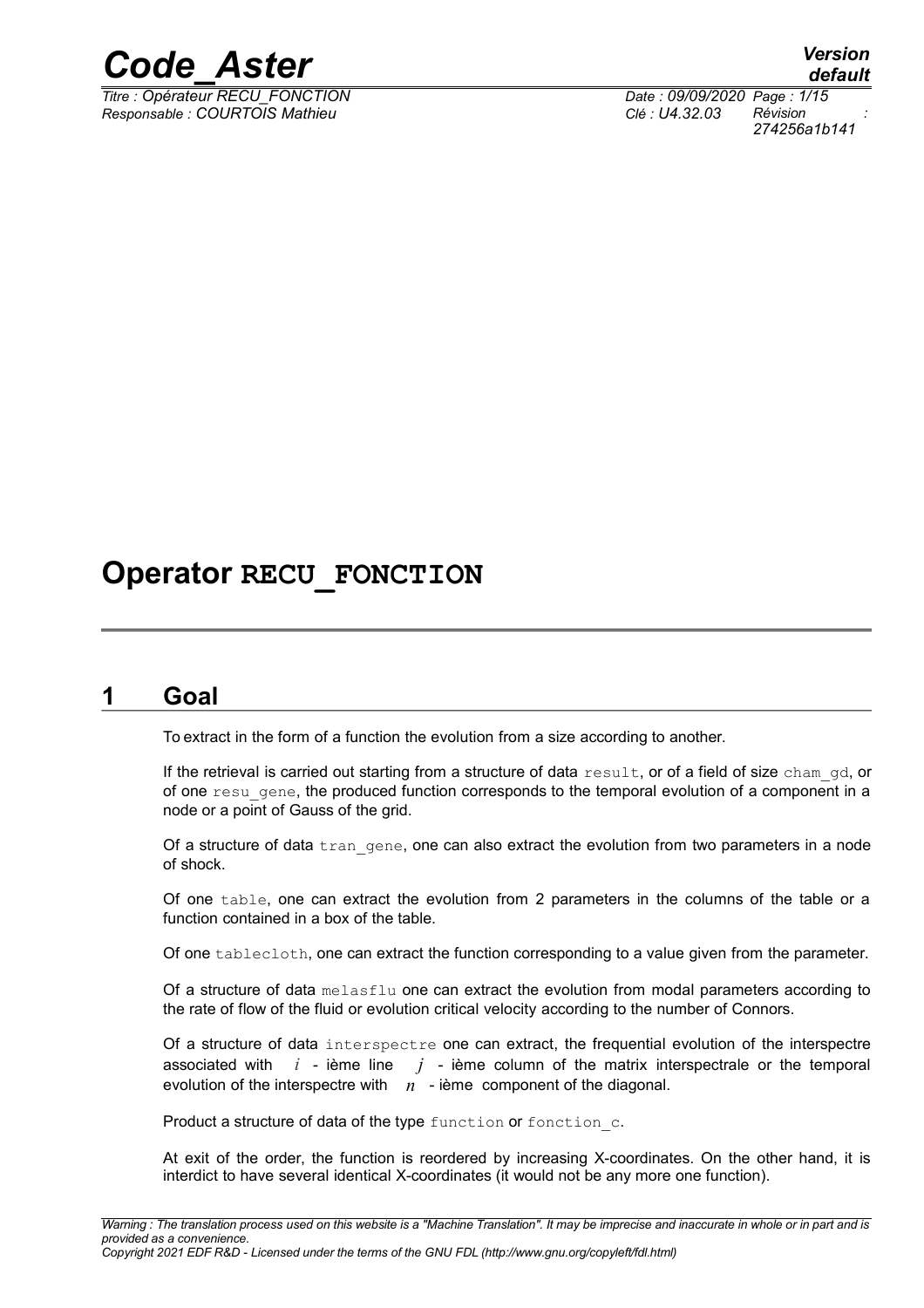*Responsable : COURTOIS Mathieu Clé : U4.32.03 Révision :*

*Titre : Opérateur RECU\_FONCTION Date : 09/09/2020 Page : 2/15 274256a1b141*

# **2 Syntax**

```
FR [function]= RECU_FONCTION (
     / RESULT = resu, \sqrt{2} [dyna harmo]
                                             / [evol_elas]
                                             / [dyna_trans]
                                             / [evol_ther]
                                             / [evol_noli]
        # See extraction and localization of the field
      / CHAM GD = ch qd, / [cham no]
                                              / [cham_elem]
        # See operands of localization of the field
      / RESU GENE = embarrassment, / [tran gene]
        # Temporal evolution of a physical component
           \bullet / NOM CHAM =/'DEPL',
                               /'QUICKLY',
                               /'ACCE',
                              /'PTEM',
                  NOM CMP = cmp, [K]/ GROUP_NO = grno, [\text{gr\_noeud}]/ NUME CMP GENE = val n [I]
                ◊ / MULT_APPUI = 'YES',
                   / | CORR STAT = 'YES',
                      | ACCEMONO APPUI = frap, [function]
               / GROUP_NO_CHOC= no_choc, [gr_noeud]
                \bullet PARA X = nparax, [KN]
                 \triangleleft PARA Y = nparay, [KN]
                \Diamond ENTITLE = name, [KN]
                ◊ LIST_PARA = will li_para, [listr8]
                \Diamond SOUS STRUC = nom str, [KN]
     / RESU GENE = embarrassment, [harmonic] [harm gene]
  # Frequential evolution of a generalized or physical component
           \bullet NOM CHAM = nomsymb, [K16]\bullet / NUME CMP GENE = numcmp, [K8]
                NOM\ \overline{M}P = \text{cmp}, [K]
                ♦ GROUP_NO = grno, [gr_noeud]
     / RESU GENE = embarrassment, [modeqene]# Frequential evolution of a generalized or physical component
                NOM PARA RESU = parameter, [K8]/ NOMCHAM = nomsymb, [K16]
                 \bullet / NUME CMP GENE = numcmp, [K8]
                   / NOM \overline{CMP} = \text{cmp}, [K]
                      \bullet GROUP NO = grno, [gr_noeud]
                         / SKELETON = squ, [skeleton]
                            SOUS STRUC = sstru, [K]
```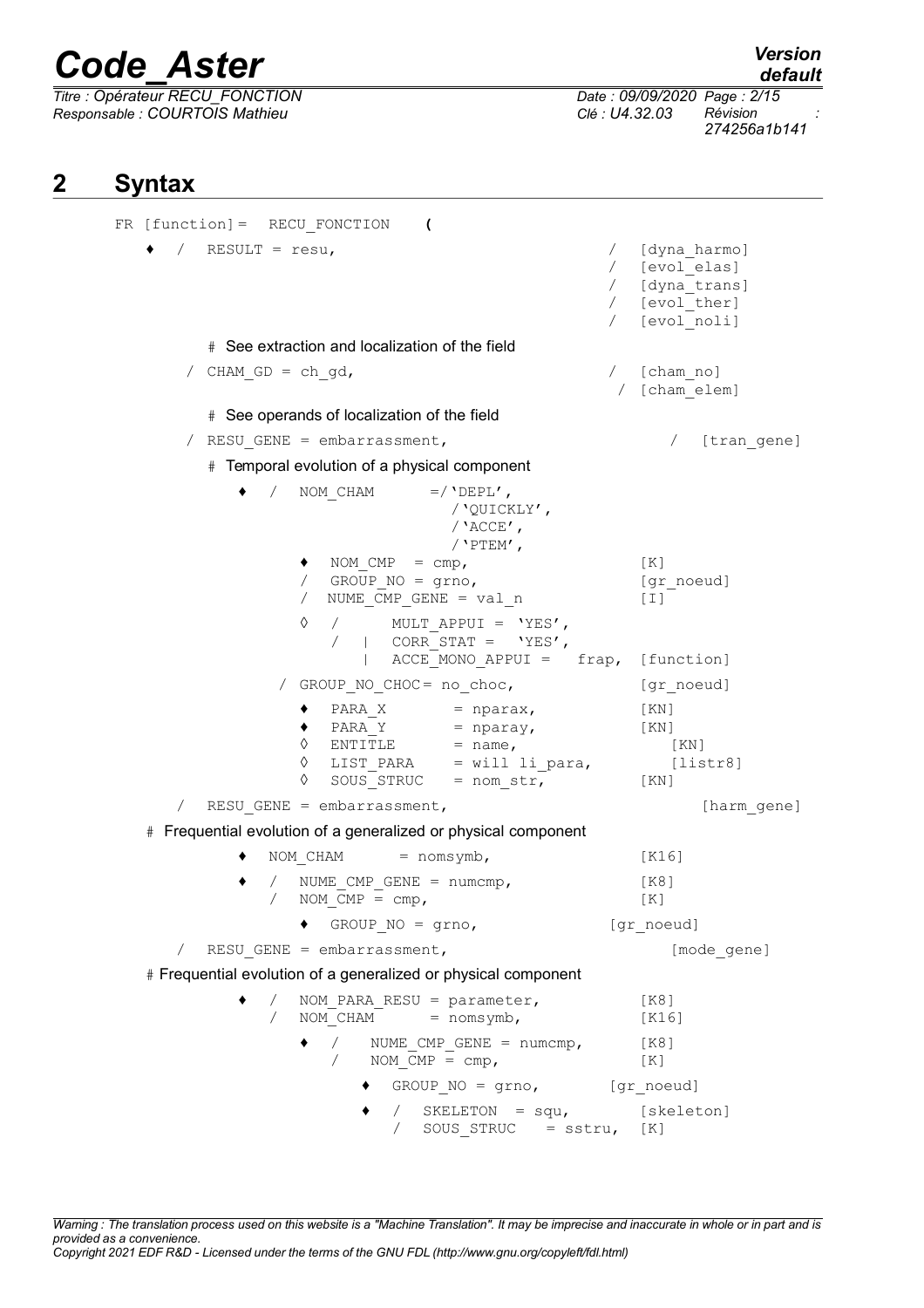*default*

*Code\_Aster Version Titre : Opérateur RECU\_FONCTION Date : 09/09/2020 Page : 3/15 Responsable : COURTOIS Mathieu Clé : U4.32.03 Révision :*

*274256a1b141*

| TABLE = $tabl,$<br>$\bullet$ PARA X = nparax,<br>$\bullet$ PARA Y = nparay,<br>$\Diamond$<br>NOM PARA TABL = $/$ 'FUNCTION', [KN]<br>/ 'FONCTION C'                                                                                                                                                    | / [table]<br>$\lceil KN \rceil$<br>$\lceil KN \rceil$                                             |
|--------------------------------------------------------------------------------------------------------------------------------------------------------------------------------------------------------------------------------------------------------------------------------------------------------|---------------------------------------------------------------------------------------------------|
| ♦<br>$FILTER = F$ (<br>NOM PARA $=$<br>٠<br>♦<br>CRIT COMP= $/$ 'EQ',<br>$/$ 'LT',<br>$'WP'$ ,<br>$\mathcal{M}_{\mathcal{F}}$<br>$\sqrt{2}$<br>$'$ IT',<br>$\sqrt{2}$<br>/ $'$ GE',<br>/ 'VACUUM',<br>'NON VIDE',<br>/ 'MAXIMUM',<br>/ 'MAXI ABS',<br>/ $'MINI',$<br>'MINI ABS',                       | KN<br>[DEFECT]                                                                                    |
| / VALE = $val r$ ,<br>/ VALE I = val n,<br>/ VALE $C = val c$ ,<br>/ VALE $K = val k$ ,<br>  CRITERION = $/$ 'RELATIVE', [DEFECT]<br>♦<br>/ 'ABSOLUTE',<br>PRECISION = $/$ prec,                                                                                                                       | [R]<br>$\lfloor 1 \rfloor$<br>[C]<br>$\lceil KN \rceil$                                           |
| / 0,001, [DEFECT]<br>$\,$ ,                                                                                                                                                                                                                                                                            |                                                                                                   |
| BASE ELAS FLUI = $flui,$<br>$\sqrt{2}$<br>NUME MODE $=$ im,<br>/ PARA X = / VITE FLU',<br>$\bullet$ / TOUT ORDRE = 'YES',<br>/ NUME ORDRE = is,<br>PARA Y = $/$ 'FREQ',<br>/ $'AMOR'$ ,<br>$PARA_X = //NB_CONNORS',$<br>$\sqrt{2}$<br>PARA Y = / 'VITE CRIT',<br>/'INSTAB_EDF',<br>/'INSTAB TOUT CMP', | [melasflu]<br>$[1]$<br>[KN]<br>[DEFECT]<br>$\lfloor \text{I} \rfloor$<br>[KN]<br>[ KN ]<br>[ KN ] |
| INTE SPEC = $intespec,$                                                                                                                                                                                                                                                                                | [interspectre]                                                                                    |
| # Frequential evolution of a component of the matrix interspectrale<br>$=$ nomsymb,<br>♦<br>NOM CHAM                                                                                                                                                                                                   |                                                                                                   |
|                                                                                                                                                                                                                                                                                                        |                                                                                                   |
| / $\rightarrow$ NUME ORDRE I = numei,<br>٠<br>$\Diamond$ NUME ORDRE J = numej,<br>$\bullet$ NUME ORDRE = numei,<br>$\bullet$ NOEUD I = noei,<br>$\bullet$ NOM CMP I = cmpi,<br>$\Diamond$ NOEUD J = noej,<br>♦<br>NOM CMP $J =$ cmpj,                                                                  | [K16]<br>$[1]$<br>$[1]$<br>$[1]$<br>[node]<br>[KN]<br>[node]<br>[KN]                              |
| TABLECLOTH = $nap,$<br>$\sqrt{2}$                                                                                                                                                                                                                                                                      | [tablecloth]                                                                                      |
| VALE PARA FONC = $Np$ ,<br>٠<br>CRITERION = $/$ 'RELATIVE',<br>♦<br>$\mathbf{L}$<br>/ 'ABSOLUTE',<br>PRECISION = $/$ prec,                                                                                                                                                                             | KN<br>[DEFECT]                                                                                    |

# Operands of extraction of the field or the parameter if one handles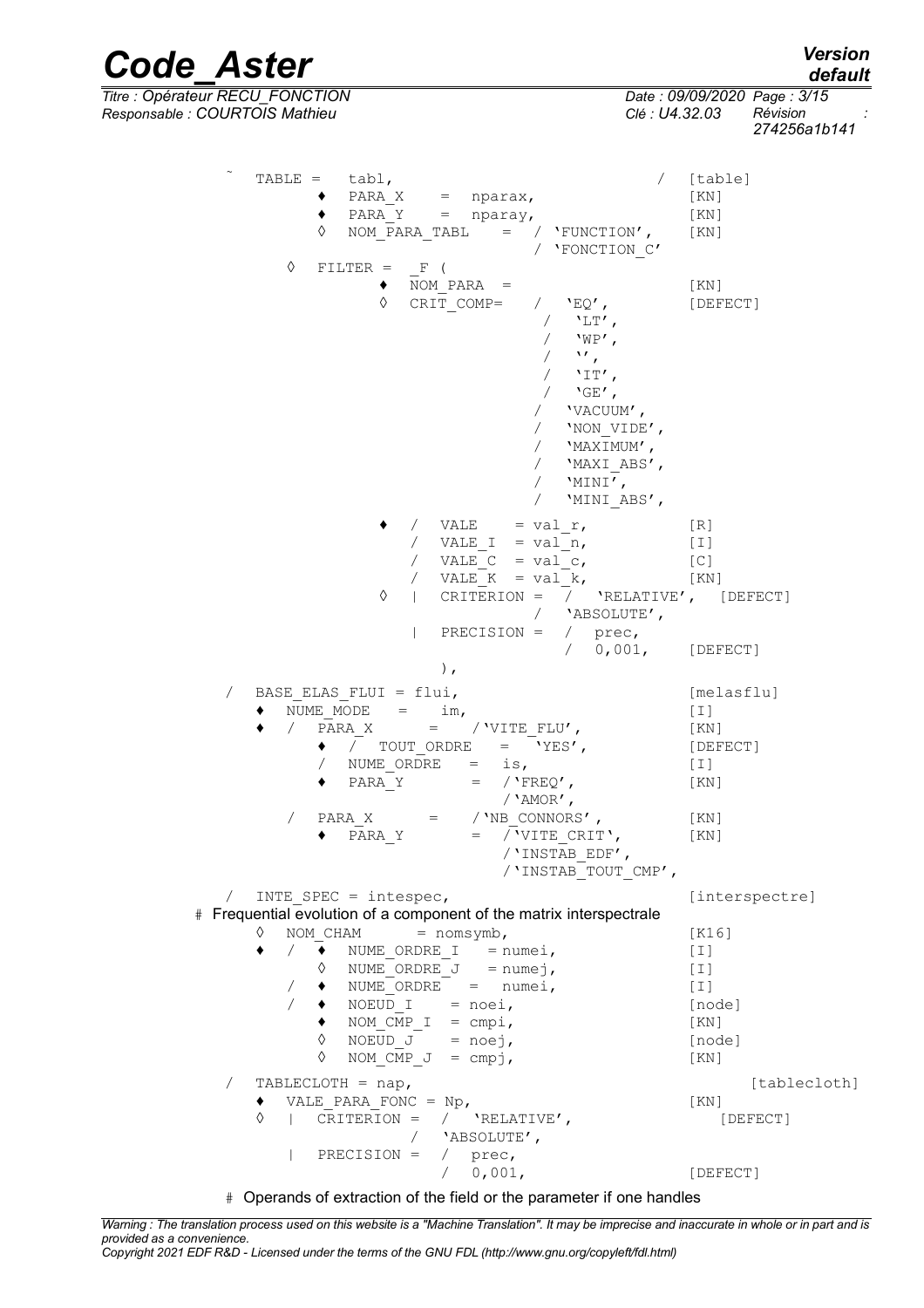*Titre : Opérateur RECU\_FONCTION Date : 09/09/2020 Page : 4/15 Responsable : COURTOIS Mathieu Clé : U4.32.03 Révision :*

one SD resultat or RESU GENE or one cham gd

If NOM\_PARA\_TABL = 'FONCTION\_C' thenFr is [fonction\_c], In the other cases,  $\overline{r}$  is  $\overline{r}$  [function].

*default*

*274256a1b141*

| ٠                  | NOM $CHAM$ = $nomsymb,$<br>$\sqrt{2}$<br>NOM PARA RESU = parameter,<br>$\sqrt{2}$                                                                                                                                                                                                                                                       | [K16]                |
|--------------------|-----------------------------------------------------------------------------------------------------------------------------------------------------------------------------------------------------------------------------------------------------------------------------------------------------------------------------------------|----------------------|
| ♦                  | TOUT ORDRE = $'YES'$ ,<br>$\sqrt{2}$<br>$\text{TOUT\_INST} \qquad = \qquad \text{YES'} \, ,$<br>$\sqrt{2}$                                                                                                                                                                                                                              | [DEFECT]             |
|                    | $\sqrt{2}$<br>NUME ORDRE =<br>1 nume,                                                                                                                                                                                                                                                                                                   | $[1  I]$             |
|                    | LIST <sub>_</sub> ORDRE<br>l ord,<br>$\sqrt{2}$<br>$=$                                                                                                                                                                                                                                                                                  | [listis]             |
|                    | $\sqrt{2}$<br>INST<br>l inst,<br>$\sqrt{2}$<br>$=$                                                                                                                                                                                                                                                                                      | $[1 \ R]$            |
|                    | LIST INST = $li$ inst,<br>$\sqrt{2}$                                                                                                                                                                                                                                                                                                    | [liststr8]           |
|                    | / FREQ<br>1 freq,<br>$=$ $\qquad$                                                                                                                                                                                                                                                                                                       | $[1 R]$              |
|                    | li freq,<br>LIST FREQ =<br>$\sqrt{2}$                                                                                                                                                                                                                                                                                                   | [listr8]             |
|                    | ♦<br>PRECISION = $/$ prec,                                                                                                                                                                                                                                                                                                              | [R]                  |
|                    |                                                                                                                                                                                                                                                                                                                                         | $/ 1.0D-3,$ [DEFECT] |
|                    | CRITERION = $/$ 'RELATIVE', [DEFECT]<br>$\mathbb{R}$                                                                                                                                                                                                                                                                                    |                      |
|                    | / 'ABSOLUTE',                                                                                                                                                                                                                                                                                                                           |                      |
|                    | ♦<br>INTERP NUME = $/$ 'NOT',<br>$\sqrt{2}$<br>$'FLAX'$ ,                                                                                                                                                                                                                                                                               | [DEFECT]             |
|                    | # Operands of localization of the field if one is handled result or one cham_gd                                                                                                                                                                                                                                                         |                      |
|                    | GROUP NO = $grno,$<br>$\sqrt{2}$                                                                                                                                                                                                                                                                                                        | [gr noeud]           |
|                    | $\sqrt{2}$<br>GROUP $MA = grma,$                                                                                                                                                                                                                                                                                                        | [gr maille]          |
|                    | $\Diamond$ NOT = nupoint, [I]                                                                                                                                                                                                                                                                                                           |                      |
|                    | ♦<br>SOUS POINT $=$ nusp,                                                                                                                                                                                                                                                                                                               | $[1]$                |
|                    | NOM $CMP = \text{cmp}$ ,                                                                                                                                                                                                                                                                                                                | [K]                  |
|                    | # Overload of the attributes of the function created                                                                                                                                                                                                                                                                                    |                      |
| ♦                  | NOM PARA = $nom$ pa,                                                                                                                                                                                                                                                                                                                    | KN                   |
| ♦                  | NOM RESU = nom res,                                                                                                                                                                                                                                                                                                                     | [KN]                 |
| ♦                  | $Interpol = /   'FLAX',$<br>$'LOG'$ ,                                                                                                                                                                                                                                                                                                   | [ KN ]               |
| ♦                  | PROL DROITE =<br>$\sqrt{2}$<br>'CONSTANT',<br>'LINEAR',<br>$\sqrt{2}$<br>$\sqrt{2}$<br>'EXCLUDED',                                                                                                                                                                                                                                      |                      |
| ♦                  | PROL GAUCHE =<br>/ 'CONSTANT',<br>$\sqrt{2}$<br>'LINEAR',<br>$\sqrt{2}$<br>'EXCLUDED',                                                                                                                                                                                                                                                  |                      |
| ♦<br>TITLE = $T$ , |                                                                                                                                                                                                                                                                                                                                         | [1 K]                |
| ♦                  | $INFORMATION =$<br>1,                                                                                                                                                                                                                                                                                                                   | [DEFECT]             |
|                    | $/2$ ,                                                                                                                                                                                                                                                                                                                                  |                      |
|                    | $\lambda$                                                                                                                                                                                                                                                                                                                               |                      |
|                    | If RESULT is one $\lbrack$ $\lfloor$ $\sqrt{2}$ $\rfloor$ $\lfloor$ $\sqrt{2}$ $\rfloor$ $\lfloor$ $\sqrt{2}$ $\lfloor$ $\sqrt{2}$ $\lfloor$ $\sqrt{2}$ $\lfloor$ $\sqrt{2}$ $\lfloor$ $\sqrt{2}$ $\lfloor$ $\sqrt{2}$ $\lfloor$ $\sqrt{2}$ $\lfloor$ $\sqrt{2}$ $\lfloor$ $\sqrt{2}$ $\lfloor$ $\sqrt{2}$ $\lfloor$ $\sqrt{2} \rfloor$ |                      |
|                    |                                                                                                                                                                                                                                                                                                                                         |                      |
|                    | If $\mathtt{RESU\_GENE}$ is one $[\mathtt{harm\_gene}]$ then $\mathtt{Fr}$ is                                                                                                                                                                                                                                                           | [fonction c],        |
|                    | If INTE SPEC and NUME ORDRE J or NOEU J thenFr is                                                                                                                                                                                                                                                                                       | [fonction c],        |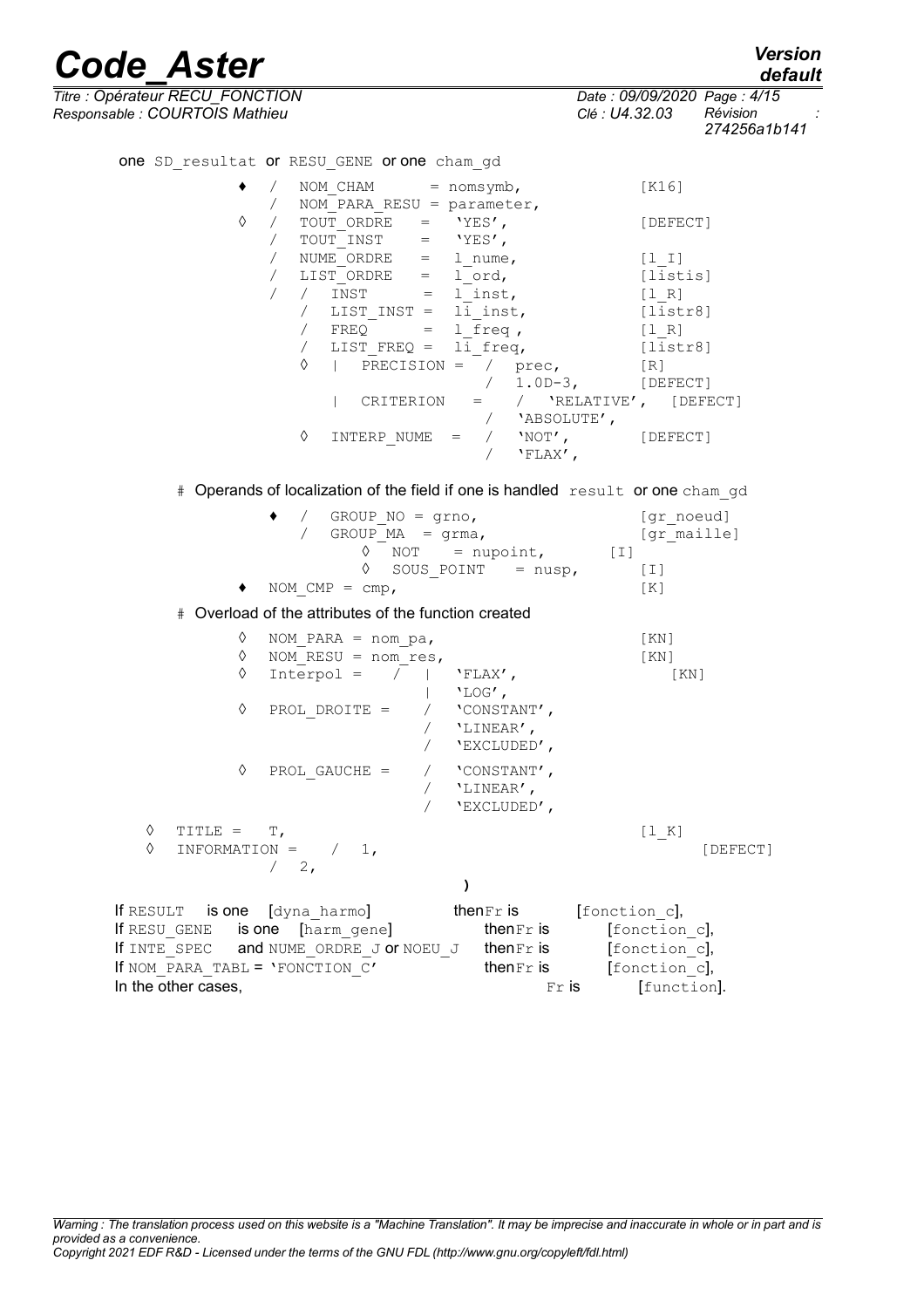*Titre : Opérateur RECU\_FONCTION Date : 09/09/2020 Page : 5/15 Responsable : COURTOIS Mathieu Clé : U4.32.03 Révision :*

*274256a1b141*

# **3 Operands**

### **3.1 Operand RESULT**

♦ RESULT = resu

Name of the concept of the type  $result$  to which the extraction relates.

For the operands allowing to extract the field, to refer to [§3.7].

For the operands allowing to locate the field, to refer to [§3.8].

# **3.2 Operand CHAM GD**

 $CHAM$   $GD = ch$   $qd$ 

Name of the concept of a field to which the extraction relates. For the operands allowing to locate the field, to refer to [§3.7].

The field provided to the keyword CHAM GD is:

- that is to say a field with the nodes of size: DEPL R, TEMP R or PRES R ;
- that is to say a field by elements (with the nodes or the points of Gauss) of size: VARI R, EPSI R, FLUX R, OT PRES R.

## **3.3 Operand RESU\_GENE**

#### **3.3.1 Temporal evolution of a physical or generalized, standard component tran\_gene**

 $RESU$  GENE = embarrassment

Name of the concept of the type  $resu$  gene product by  $DYNA$  VIBRA  $[U4.53.03]$  to which the extraction relates.

The recovered function is expressed

- according to the physical variables: one specified GROUP  $NO = grno$ .
- according to the generalized variables: one specified NUME CMP GENE =  $n$  val.

NOM CHAM give the name of the field which one wants to recover ('DEPL', 'QUICKLY', 'ACCE', or 'PTEM'). The option 'PTEM' allows to extract, for each moment (or sequence number) of recovery, the step values of computing time.

#### **Note:**

*To make this restitution on physical basis is the role of the order REST GENE PHYS. In the later versions, this functionality will be withdrawn from RECU\_FONCTION, it will be necessary to make the restitution then extract the function.*

#### **3.3.1.1 Operands MULT\_APPUI and ACCE\_MONO\_APPUI**

◊ MULT\_APPUI

If this keyword is 'YES', one in the case of restores the evolution of the variables in physical space by dealing with the problem moving absolute an excitation multi-support. In the contrary case, the restitution in physical space is done by supposing that with the problem is dealt moving relative. This keyword is not usable if the keyword CORR STAT is used.

◊ ACCE\_MONO\_APPUI

In the case of an acceleration mono-support, one must indicate here the acceleration imposed on all the supports in the direction considered in order to calculate the absolute acceleration of the point.

*Copyright 2021 EDF R&D - Licensed under the terms of the GNU FDL (http://www.gnu.org/copyleft/fdl.html)*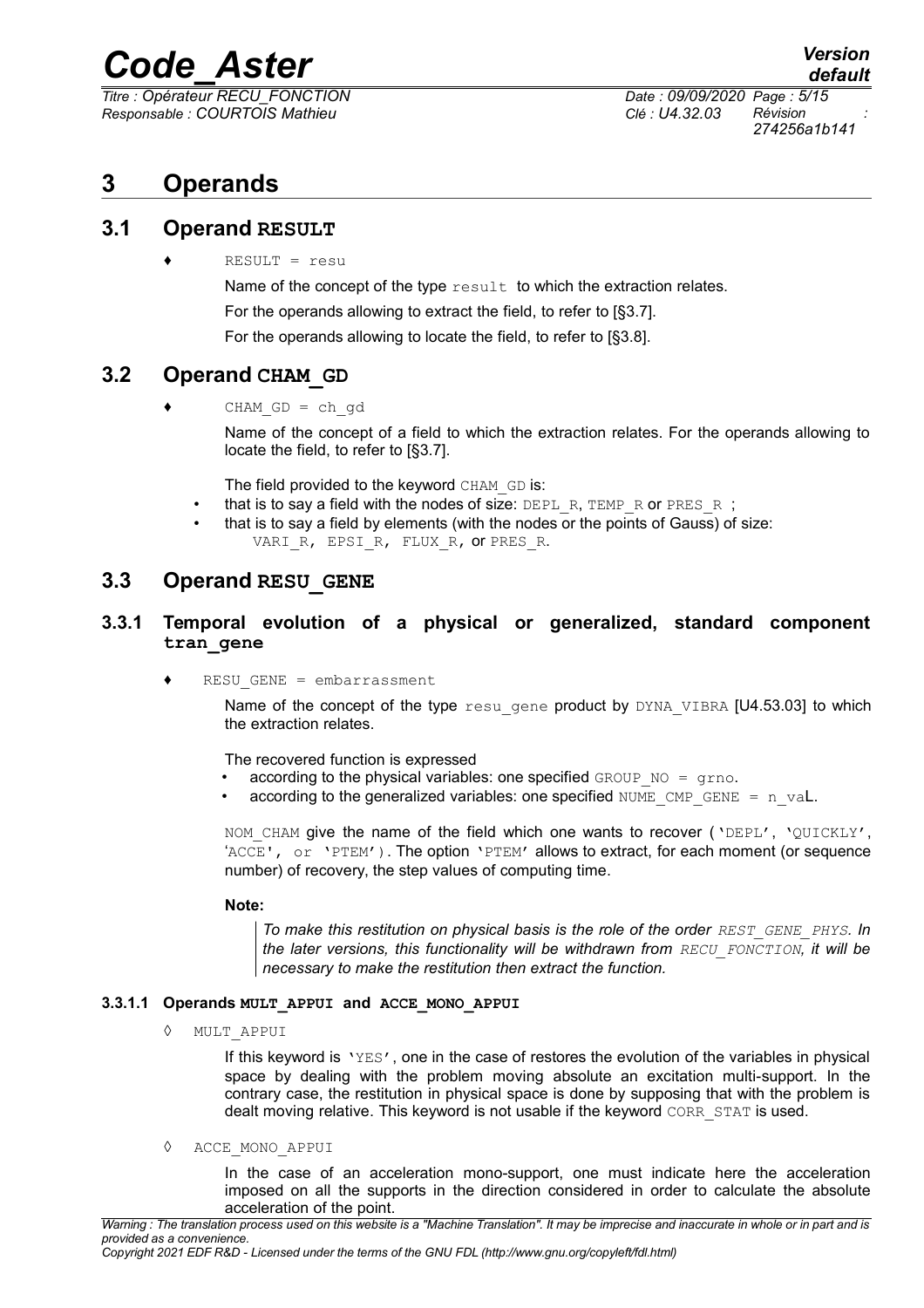*Responsable : COURTOIS Mathieu Clé : U4.32.03 Révision :*

*Titre : Opérateur RECU\_FONCTION Date : 09/09/2020 Page : 6/15 274256a1b141*

If the keyword is not indicated, one obtains relative acceleration as a result of the order.

#### **Note:**

*The name of the concept must be same as that well informed under FONC\_MULT of DYNA\_VIBRA.*

#### **3.3.1.2 Operands CORR\_STAT**

◊ CORR\_STAT

If this keyword is 'YES', the evolution of the variables in physical space is obtained by taking account of the correction due to the catch in consideration of static modes (cf [R4.05.03]). This keyword is not usable if the keyword MULT\_APPUI is used.

#### **3.3.1.3 Information concerning the nodes of shock**

 $RESU$  GENE = embarrassment

Concept of the type tran gene containing for the various nodes of shock: local displacements, normal and tangential speeds and normal and tangential forces of shock.

GROUP NO CHOC = no choc,

Groupe of nodes (which contains one node) shock where the function is recovered.

This node of shock is defined in the order DYNA\_VIBRA [U4.53.03].

PARA  $X = nparax$ 

```
Name of the parameter defining the X-coordinates (argument taken among the list: 'INST',
'FN', 'FT1, 'FT2', 'VN', 'VT1', 'VT2', 'DXLOC', 'DYLOC', 'DZLOC',
'VINT1', 'VINT2', 'VINT3', 'VINT4', 'VINT5', 'VINT6',
'VINT8', 'VINT9', 'VINT10', 'VINT11', 'VINT12', 'VINT13', 'VINT14',
'VINT15', 'VINT16', 'VINT17', 'VINT18', 'VINT19', 'VINT20', 'VINT21').
```
 $PARA Y = nparay$ 

|  |  | Name of the parameter defining the ordinates (argument taken among the list: 'INST', |  |
|--|--|--------------------------------------------------------------------------------------|--|
|  |  | 'FN', 'FT1, 'FT2', 'VN', 'VT1', 'VT2', 'DXLOC', 'DYLOC', 'DZLOC',                    |  |
|  |  | 'VINT1', 'VINT2', 'VINT3', 'VINT4', 'VINT5', 'VINT6', 'VINT7',                       |  |
|  |  | 'VINT8', 'VINT9', 'VINT10', 'VINT11', 'VINT12', 'VINT13', 'VINT14',                  |  |
|  |  | 'VINT15', 'VINT16', 'VINT17', 'VINT18', 'VINT19', 'VINT20', 'VINT21').               |  |

◊ LIST\_PARA = will li\_para

List of the values of the parameter in X-coordinate defining the function. Caution: It is possible to have problems of interpolation of the result on this parameter list (because except for the precision machine, the values can be slightly out of terminals of the produced functions). In this case, it is enough not to use this keyword here. The function will then be created over every moment of calculation. One can then interpolate this function with CALC FONC INTERP [U4.32.01] on the list of the parameters of its choice by controlling the prolongations on the left and on the right.

 $\Diamond$  ENTITLE = name

This name defines the connection of shock (this name if it is used, is defined in the order DYNA VIBRA [U4.53.03]).

◊ SOUS\_STRUC = nom\_str

During a calculation in dynamic under-structuring, name of the substructure which contains the node of shock (cf orders DEFI\_MODELE\_GENE [U4.65.02]). In this case the keyword ENTITLE must be also well informed.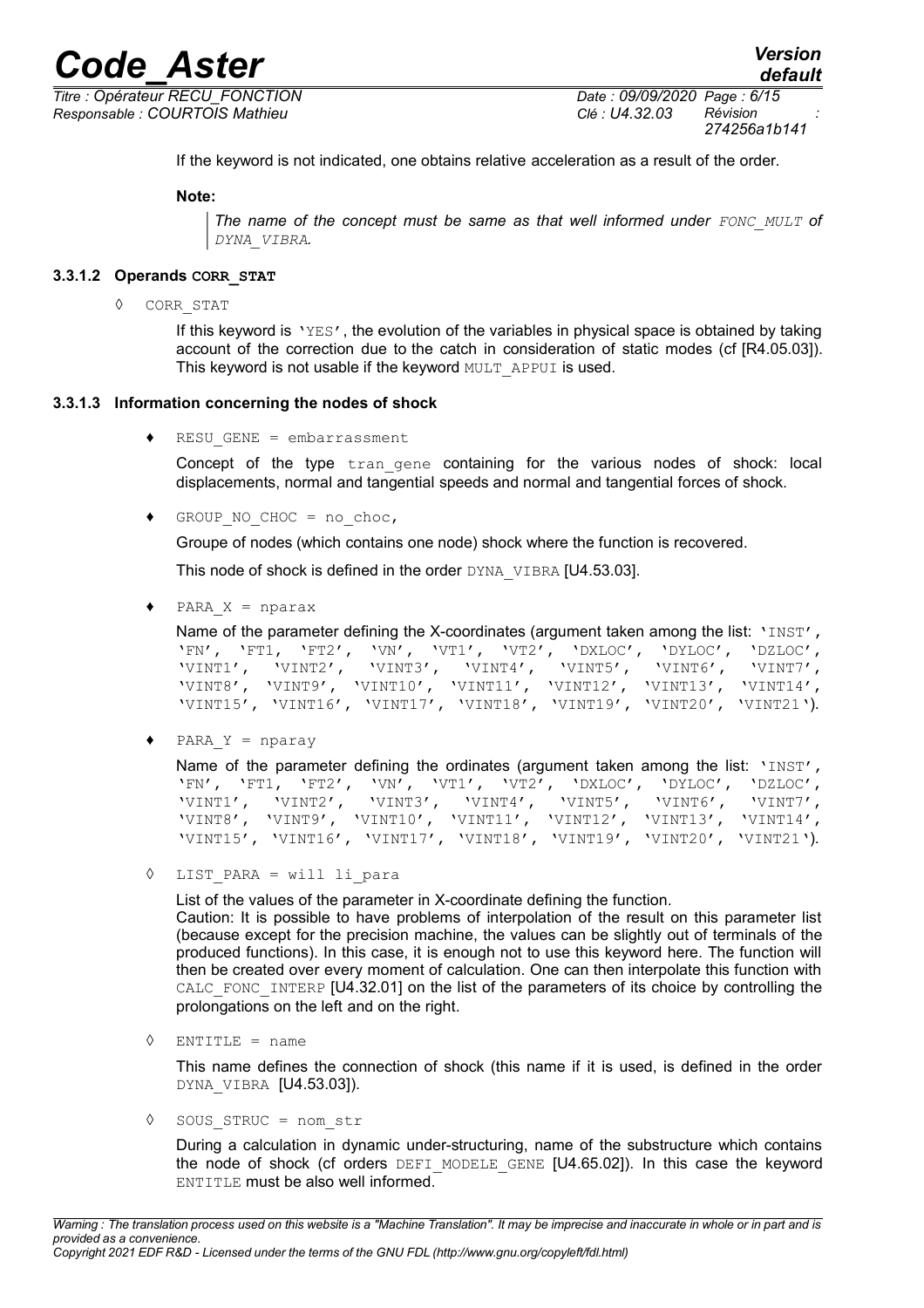*Titre : Opérateur RECU\_FONCTION Date : 09/09/2020 Page : 7/15 Responsable : COURTOIS Mathieu Clé : U4.32.03 Révision :*

*default 274256a1b141*

#### **3.3.2 Frequential evolution of a generalized or physical, standard component harm\_gene**

♦ RESU\_GENE = embarrassment

Name of the concept of the harm gene type produces by DYNA VIBRA [U4.53.03].

The recovered function is expressed

- according to the physical variables: one specified  $GROUP-NO = qrno$ .
- according to the generalized variables: one specified NUME CMP GENE =  $n$  val.

NOM\_CHAM gives the name of the field which one wants to recover ('DEPL', 'QUICKLY' or 'ACCE').

**Note:**

*To make this restitution on physical basis is the role of the order REST\_GENE\_PHYS* . In *the later versions, this functionality will be withdrawn from RECU\_FONCTION, it will be necessary to make the restitution then extract the function.*

#### **3.3.3 Frequential evolution of a generalized or physical, standard component mode\_gene**

♦ RESU\_GENE = embarrassment

Name of the concept of the type mode gene product by CALC MODES [U4.53.02]. The recovered function is expressed with the physical variables if  $NOM$  CMP is present, with the generalized variables if NUME CMP GENE is present.

- NOM PARA RESU/NOM CHAMP See paragraph [3.8.](#page-9-0)
- NOM\_CMP/GROUP\_NO See paragraph [3.9.](#page-10-0)

♦ SKELETON Name of the grid skeleton of the total structure on which the result will be restored: to see the operator DEFI\_SQUELETTE [U4.24.01].

◆ SOUS STRUC See above.

## **3.4 Operand TABLE**

One can recover:

- 1) that is to say a function defined starting from two columns of the table,
- 2) that is to say a function whose name is indicated in a box of the table.
- TABLE =  $t$ abl Name of the table result in which one carries out an extraction.

#### **3.4.1 Function defined starting from two columns of the table**

#### **3.4.1.1 Operands PARA\_X / PARA\_Y**

 $\triangleleft$  PARA  $X$  = nparax

Name of the column of the table defining the X-coordinates.

♦ PARA\_Y = nparay

Name of the column of the table defining the ordinates.

#### **3.4.2 Function whose name is indicated in a box of the table**

#### **3.4.2.1 Operand NOM\_PARA\_TABL**

*Copyright 2021 EDF R&D - Licensed under the terms of the GNU FDL (http://www.gnu.org/copyleft/fdl.html)*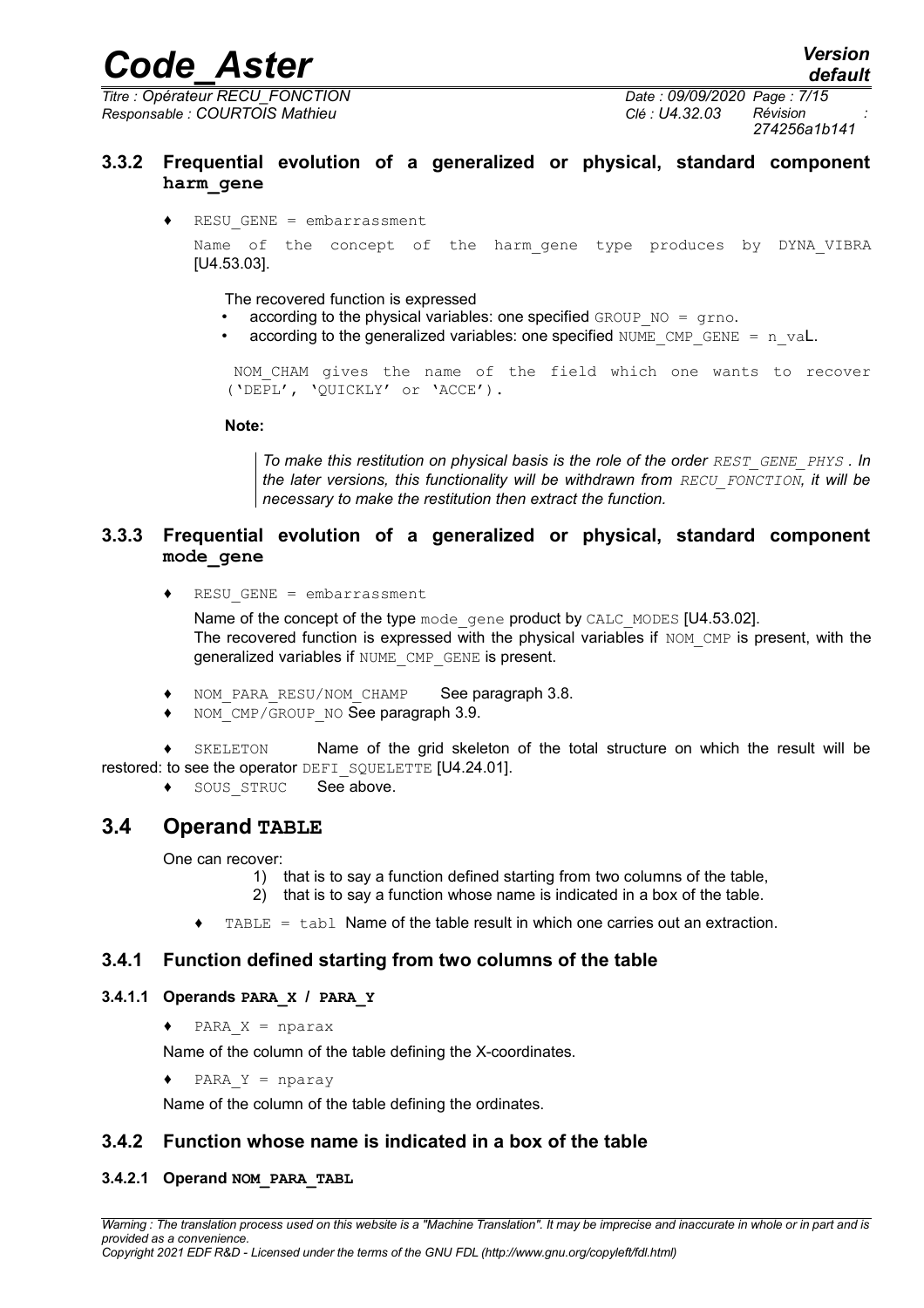*Responsable : COURTOIS Mathieu Clé : U4.32.03 Révision :*

*Titre : Opérateur RECU\_FONCTION Date : 09/09/2020 Page : 8/15 274256a1b141*

#### NOM PARA TABL= 'FUNCTION' or 'FONCTION C'

The presence of this keyword indicates that one recovers a function whose name is stored in a box of the table. The real functions are stored in the column 'FUNCTION', complex functions in the column 'FONCTION\_C'.

#### **3.4.2.2 Keyword FILTER**

◊ FILTER

The operands of extraction are different from those used for the preceding cases. To carry out the extraction, the keyword should be used FILTER and operands NOM PARA, CRIT COMP, VALE X, CRITERION, PRECISION.

This keyword factor makes it possible to filter the information stored in the table. For the use of this keyword to see the order IMPR\_TABLE [U4.91.03].

To recover a function whose name is indicated in a box of the table, the keyword factor should be used at least twice FILTER to select only the useful box.

#### **3.5 Operand BASE\_ELAS\_FLUI**

One recovers in a structure of data of the type melasflu produced by the operator CALC FLUI STRU [U4.66.02], evolutions of the frequency or damping, for a given mode, according to various speeds of excitation of the fluid.

BASE ELAS FLUI =  $flui$ 

Concept of the type melasflu product by the order CALC\_FLUI\_STRU.

#### **3.5.1 Operand NUME\_MODE**

♦ NUME\_MODE = im

Number of the mode for which the extraction of the frequency or damping according to the speed of the fluid is carried out.

#### **3.5.2 Operands PARA\_X / PARA\_Y/NUME\_ORDRE/TOUT\_ORDRE**

♦ PARA\_X =/'VITE\_FLU' /'NB\_CONNORS'

> In X-coordinate, the parameter is the speed of excitation of the fluid, of name  $VUTEFLU'$ or well the number of Connors, name 'NB CONNORS'.

If one chose like X-coordinate the speed of excitation of the fluid  $\sqrt{V_1T}E_FLU'$ , then:

PARA  $Y = / '$  'FREQ', / 'AMOR'.

In ordinate, one has the choice between the frequency (name of the parameter 'FREQ') or damping (name of the parameter 'AMOR').

/ NUME ORDRE = is, /  $TOUT^\top$ ORDRE = 'YES',

The evolution of the frequency or that of damping is given for all speeds of the fluid (TOUT ORDRE) or for some sequence numbers speeds of the fluid (NUME ORDRE).

If one chose like X-coordinate the number of Connors 'NB CONNORS', then there exist three possibilities for the ordinate :

 $\blacklozenge$  PARA Y = /'VITE CRIT', [KN] /'INSTAB\_EDF', /'INSTAB\_TOUT\_CMP',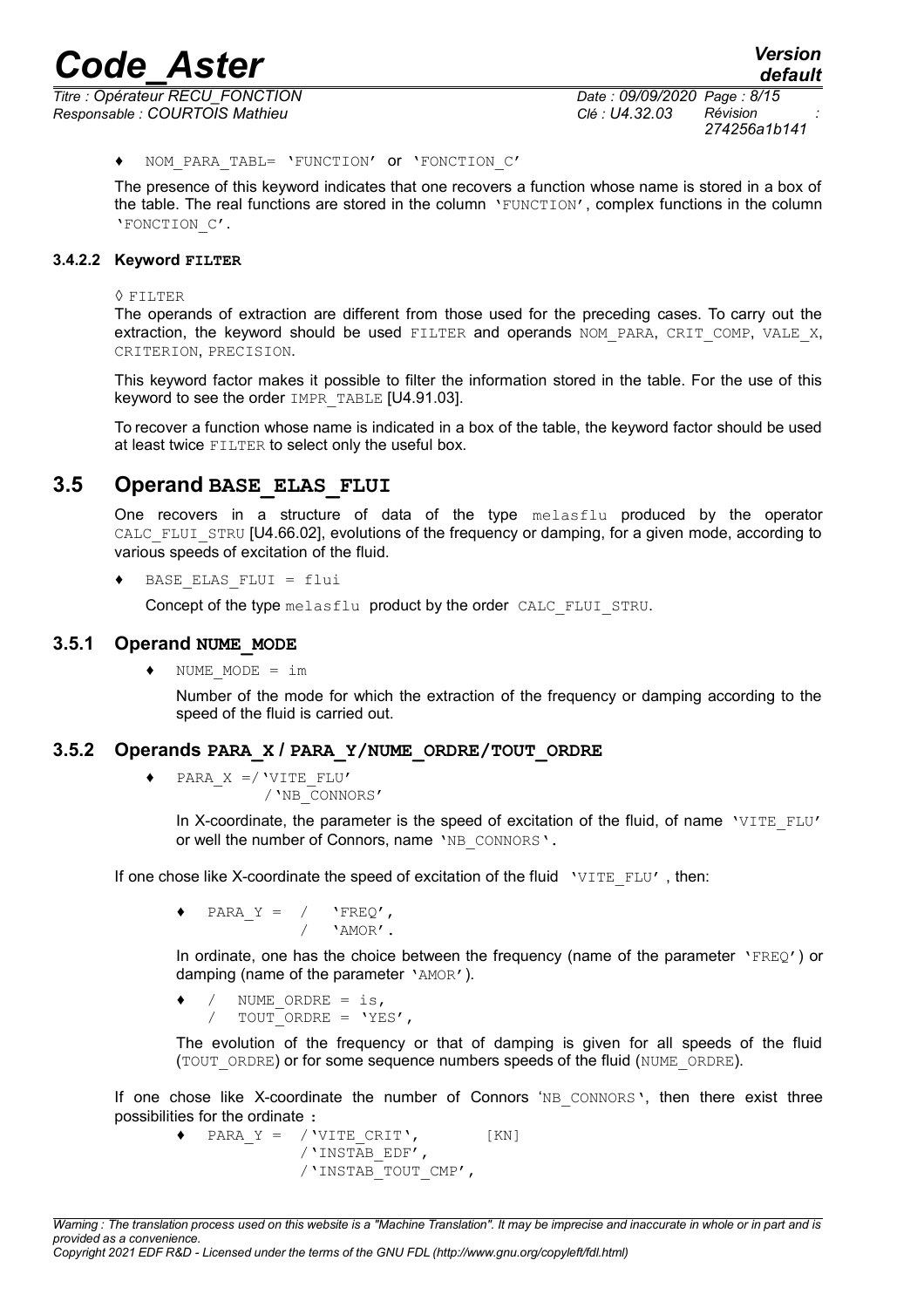*Titre : Opérateur RECU\_FONCTION Date : 09/09/2020 Page : 9/15 Responsable : COURTOIS Mathieu Clé : U4.32.03 Révision :*

*274256a1b141*

*default*

VITE CRIT allows to trace critical velocity according to the number of Connors. To reach the reports of instability (speed effective divided by the critical velocity), choices of PARA Y enter INSTAB EDF and INSTAB\_TOUT\_CMP allow to trace the report calculated with the Gevibus method (EDF method) and the conservative method (known as all components) respectively [R4.07.04].

*Code\_Aster Version*

### **3.6 Operand INTE\_SPEC**

One extracts in a structure of data of the type interspectre, frequential evolution of the interspectre associated with line *i* and column *j* matrix interspectrale intespec. One can also to extract the temporal evolution from one of the functions generated by GENE\_FONC\_ALEA [U4.36.05] by specifying its sequence number.

INTE SPEC =  $intespec$ 

#### **3.6.1 Operand NOM\_CHAM**

◊ NOM\_CHAM = nomsymb

Reference symbol of the field to which the extraction relates.

#### **3.6.2 Operands NUME\_ORDRE\_I, NUME\_ORDRE\_J**

- $\begin{array}{rcl}\n\text{NUME}\_\text{ORDER} & \text{I} & = & \text{numei} \\
\text{NUME}\_\text{ORDER} & \text{J} & = & \text{numej}\n\end{array}$
- $\sqrt{a}$  NUME ORDRE  $J =$

Indication of the couple of indices (line  $i$ , column  $j$ ) to extract from the matrix interspectrale intespec.

These operands are excluded with the operands NUME\_ORDRE NOEUD\_I\_NOM\_CMP\_I NOEUD\_J NOM\_CMP\_J.

#### **Note:**

*It is not obligatory to inform NUME\_ORDRE\_J if one wants to extract a term from the diagonal of the matrix.*

#### **3.6.3 Operands NUME\_ORDRE**

♦ NUME\_ORDRE = digital

Indication of the sequence number of the temporal function generated by the operator GENE FONC ALEA [U4.36.05].

These operands are excluded with the operands NUME\_ORDRE\_I\_NUME\_ORDRE\_J\_NOEUD\_I NOM\_CMP\_I NOEUD\_J NOM\_CMP\_J.

#### **3.6.1 Operands NOEUD\_I, NOM\_CMP\_I, NOEUD\_J, NOM\_CMP\_J**

♦ NOEUD\_I = noei  $\triangleleft$  NOM CMP I = cmpi ◊ NOEUD\_J = noej  $\Diamond$  NOM CMP  $J =$  cmpj

These operands correspond to the names of the nodes and the components (line I, column J) of the matrix of the matrix interspectrale intespec.

These operands are excluded with the operands NUME\_ORDRE\_I NUME\_ORDRE\_J NUME\_ORDRE.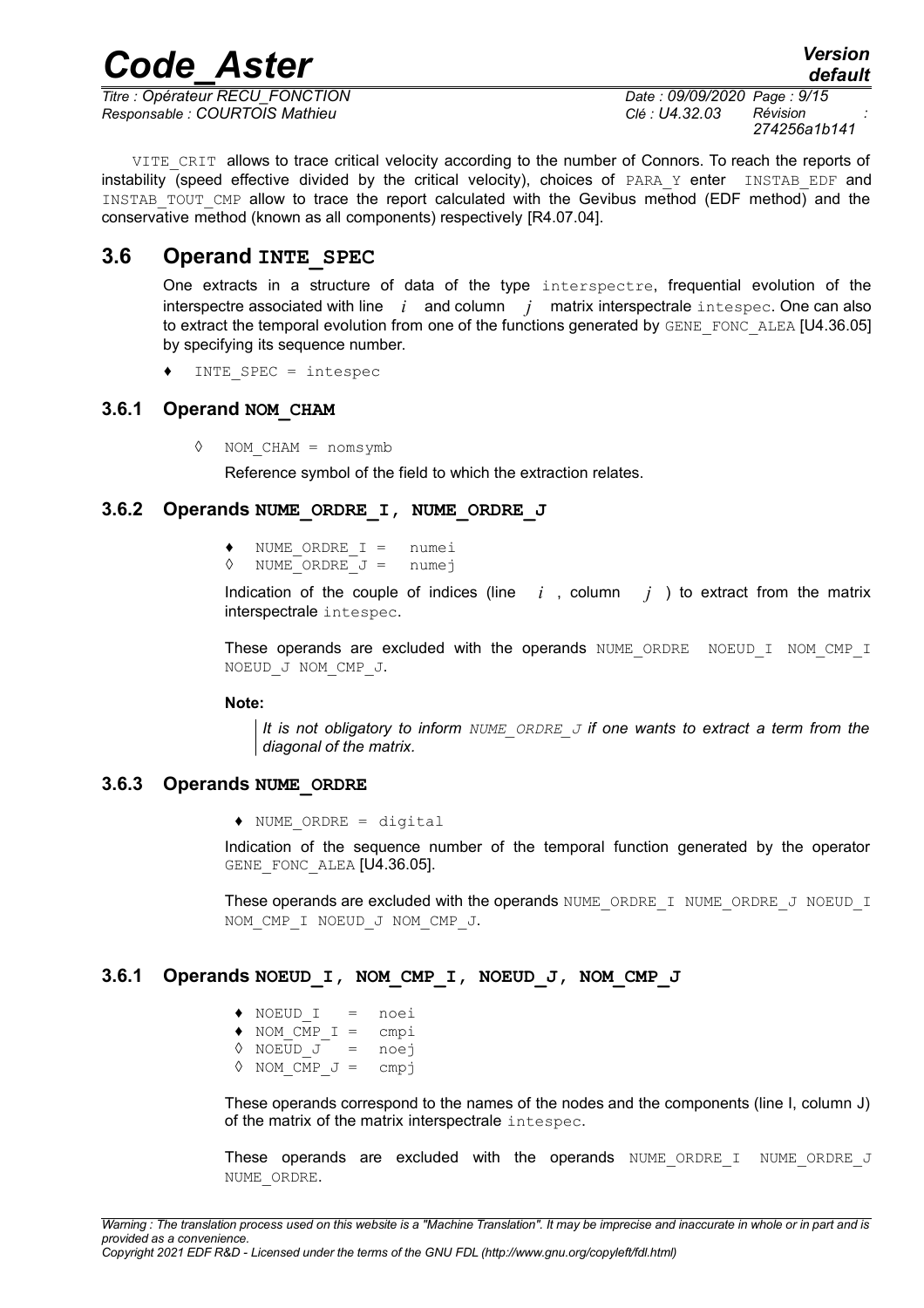*Responsable : COURTOIS Mathieu Clé : U4.32.03 Révision :*

*Titre : Opérateur RECU\_FONCTION Date : 09/09/2020 Page : 10/15 274256a1b141*

#### **Note:**

*It is not obligatory to inform NOEUD\_J and NOM\_CMP\_J if one wants to extract a term from the diagonal of the matrix.*

### **3.7 Operand TABLECLOTH**

One recovers in a structure of data of the type tablecloth the function corresponding to a given value of the parameter of the tablecloth.

♦ VALE\_PARA\_FONC = Np

*np* is the value of the parameter of the tablecloth for which one wishes to extract the function.

There is no interpolation on the parameter of the tablecloth. CRITERION and PRECISION allow to provide *np* with a given precision.

# <span id="page-9-0"></span>**3.8 Operands of extraction of the field or the parameter**

#### **3.8.1 Operand NOM\_CHAM**

 $NOM$   $CHAM$  =  $nomsymb$ 

Reference symbol of the field to which the extraction relates.

#### **3.8.2 Operand NOM\_PARA\_RESU**

 $NOM$  PARA RESU = parameter

Reference symbol of the structural parameter of data which one wants to extract (for example: ETA\_PILOTAGE, MASSE\_EFFE\_DX, MASSE\_GENE ...).

The extracted function will then have as a X-coordinate the variable of access (INST, FREQ...) and for ordinate the value of parameter.

#### **3.8.3 Operands TOUT\_ORDRE/NUME\_ORDRE/TOUT\_INST/LIST\_ORDRE**

TOUT ORDRE = 'YES' (value by default)

This keyword indicates that one wants to extract for all the already calculated sequence numbers.

Example: every moment for a result of the type  $evol$  \*.

NUME ORDRE =  $l$  nume

The extraction will be done for the values of sequence number  $1$  nume provided.

TOUT INST = 'YES'

This keyword indicates that one wants to extract for every moment.

/ LIST\_ORDRE = l\_ord

This keyword indicates that one wants to extract with the sequence numbers described in the concept  $l$  ord of type listis.

#### **3.8.4 Operands INST/LIST\_INST/FREQ/LIST\_FREQ**

 $\Diamond$  / INST = 1 inst

This keyword indicates that one wants to extract at the moments  $1$  inst.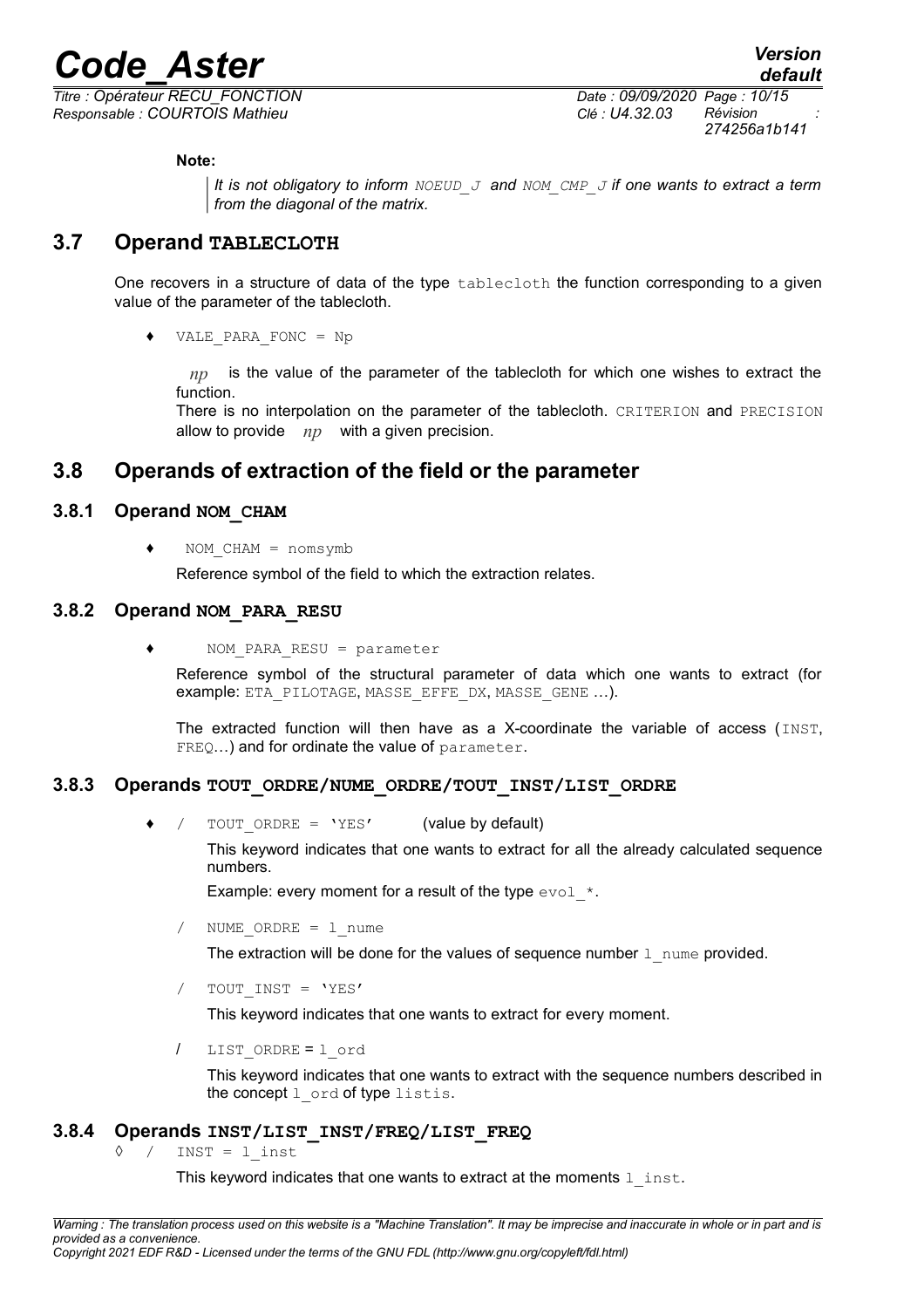*default*

# *Code\_Aster Version*

*Titre : Opérateur RECU\_FONCTION Date : 09/09/2020 Page : 11/15 Responsable : COURTOIS Mathieu Clé : U4.32.03 Révision :*

*274256a1b141*

/ LIST\_INST = li\_inst

This keyword indicates that one wants to extract at the moments described in the concept li inst of type listr8.

 $FREQ = 1$  freq

This keyword indicates that one wants to extract at the frequencies  $1 \text{ free}$ .

LIST FREQ = li freq

This keyword indicates that one wants to extract at the frequencies described in the concept li freq of type listr8.

#### **3.8.5 Operands PRECISION/CRITERION**

◊ PRECISION = prec

This operand makes it possible to indicate that one searches the value of the field whose moment or frequency is in an interval defined by the absolute or relative position: "inst  $\pm$  prec"(Cf. CRITERION).

By default  $prec = 1.0D-3$ 

◊ CRITERION =

'RELATIVE' the interval of research is [inst (1-prec), inst (1+prec)]

'ABSOLUTE' the interval of research is [inst-prec, inst+prec]

#### **3.8.6 Operand INTERP\_NUME**

◊ INTER\_NUME

This keyword defines the type of interpolation between two sequence numbers. It is valid only if the user defined a list of moments or frequencies. It is possible to prohibit the interpolation 'NOT' or to admit a linear interpolation 'FLAX'.

The interpolation cannot be used when one extracts the value from a parameter (keyword NOM\_PARA\_RESU).

# <span id="page-10-0"></span>**3.9 Operands of localization of the field**

#### **3.9.1 Operand GROUP\_NO**

 $\triangleleft$  GROUP NO = grno

Name of the group of nodes, containing 1 only node, to which the extraction relates.

#### **3.9.2 Operands GROUP\_MA/GROUP\_NO/NOT**

♦ GROUP\_MA = grma

Name of a group of meshs (grma), containing only one nets, to which the extraction relates. These keywords relate to only them cham elem.

♦ / GROUP\_NO = grno

Indicate the name of the group of nodes, container only one name of node, to which the extraction (case relates of cham elem with the nodes).

/ NOT = nupoint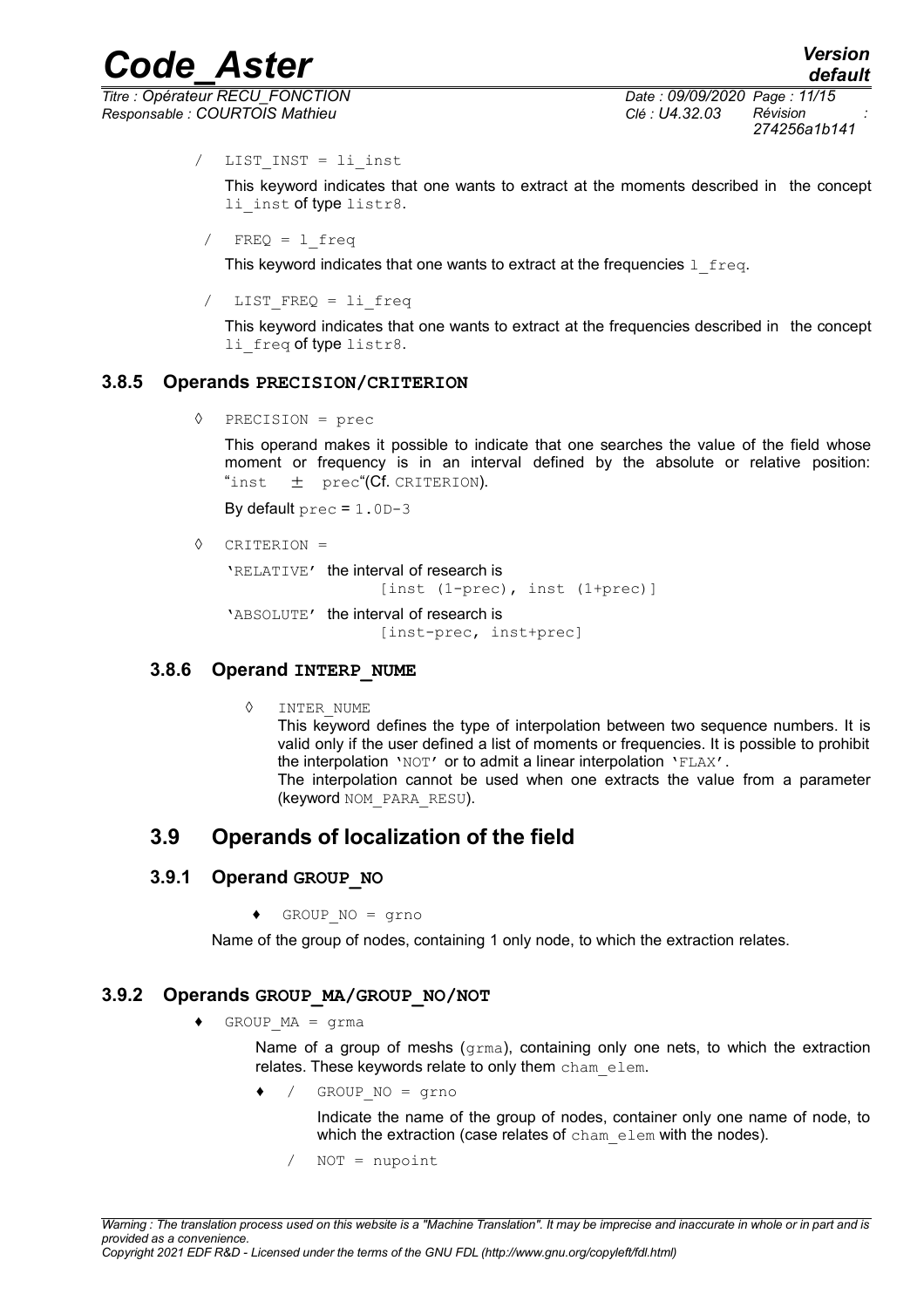*Responsable : COURTOIS Mathieu Clé : U4.32.03 Révision :*

*Titre : Opérateur RECU\_FONCTION Date : 09/09/2020 Page : 12/15 274256a1b141*

> Entirety nupoint specify the local number with the element of the point of GAUSS of which one wishes to obtain the value (case of cham\_elem at the points of GAUSS).

◊ SOUS\_POINT = nusp

Entirety nusp specify the number of the under-point of which one wishes to obtain the value (case of cham\_elem under-points, used by the elements of structure: beam, pipes, hulls).

In the case as of plates and of the multi-layer hulls, the number of the underpoint corresponds to the level in the whole of the layers. Each layer is described by a lower, average and higher skin. By convention, for *N* layers, this number varies between 1 and 3 *N* where the first point is at the level of the lower skin of the first layer and it  $3 N$  ième point on the level of the higher skin of the last layer (cf. [R3.07.03] and [R3.07.04] for the numeration of the layers).

In the case of the multifibre beams, this entirety is the number of the fibre whose classification is described in documentation [U4.26.01] and [R3.08.08].

In the case of the pipes, it is necessary to refer to the description made in the document [R3.08.06].

#### **3.9.3 Opérandbe NOM\_CMP/NOM\_VARI**

 $\Diamond$  NOM CMP = nocmp, [KN]

Name of the component to which the extraction relates .

◊ NOM\_ VARI = novari , [KN]

For the fields of the internal variables (VARI  $*$ ), one can give the name of the internal variable to which the extraction relates (see [U4.51.11] for the rules of naming of the internal variables).

# **3.10 Attributes of the concept function created by RECU\_FONCTION**

#### **3.10.1 Values by default**

By default attributes of the concept function created by the order RECU\_FONCTION are:

Left prolongation: 'EXCLUDED' Right prolongation: 'EXCLUDED' NOM\_PARA : given as starter NOM RESU : given as starter

#### **3.10.2 Overload of the attributes**

The user can overload the attributes given by default by using the following keywords:

#### **3.10.2.1 Operand NOM\_PARA**

◊ NOM\_PARA = para

It indicates the name of the parameter (variable or X-coordinate) of the function. Values currently authorized for will lpara are:

| $'$ <sub>TEMP</sub> | 'INST'        | 'EPSI'        |        |
|---------------------|---------------|---------------|--------|
| 'x'                 | \v1           | $\frac{1}{7}$ |        |
| 'FREO'              | 'SWEATERS'    |               | 'AMOR' |
| $'$ DX $'$          | $'$ Dy $'$    | 'DR'          |        |
| 'DRX'               | 'DRY MARTINI' |               | 'DRZ'  |

more those specific to the nodes of shock (cf [§ 3.3.2.2]).

*Warning : The translation process used on this website is a "Machine Translation". It may be imprecise and inaccurate in whole or in part and is provided as a convenience. Copyright 2021 EDF R&D - Licensed under the terms of the GNU FDL (http://www.gnu.org/copyleft/fdl.html)*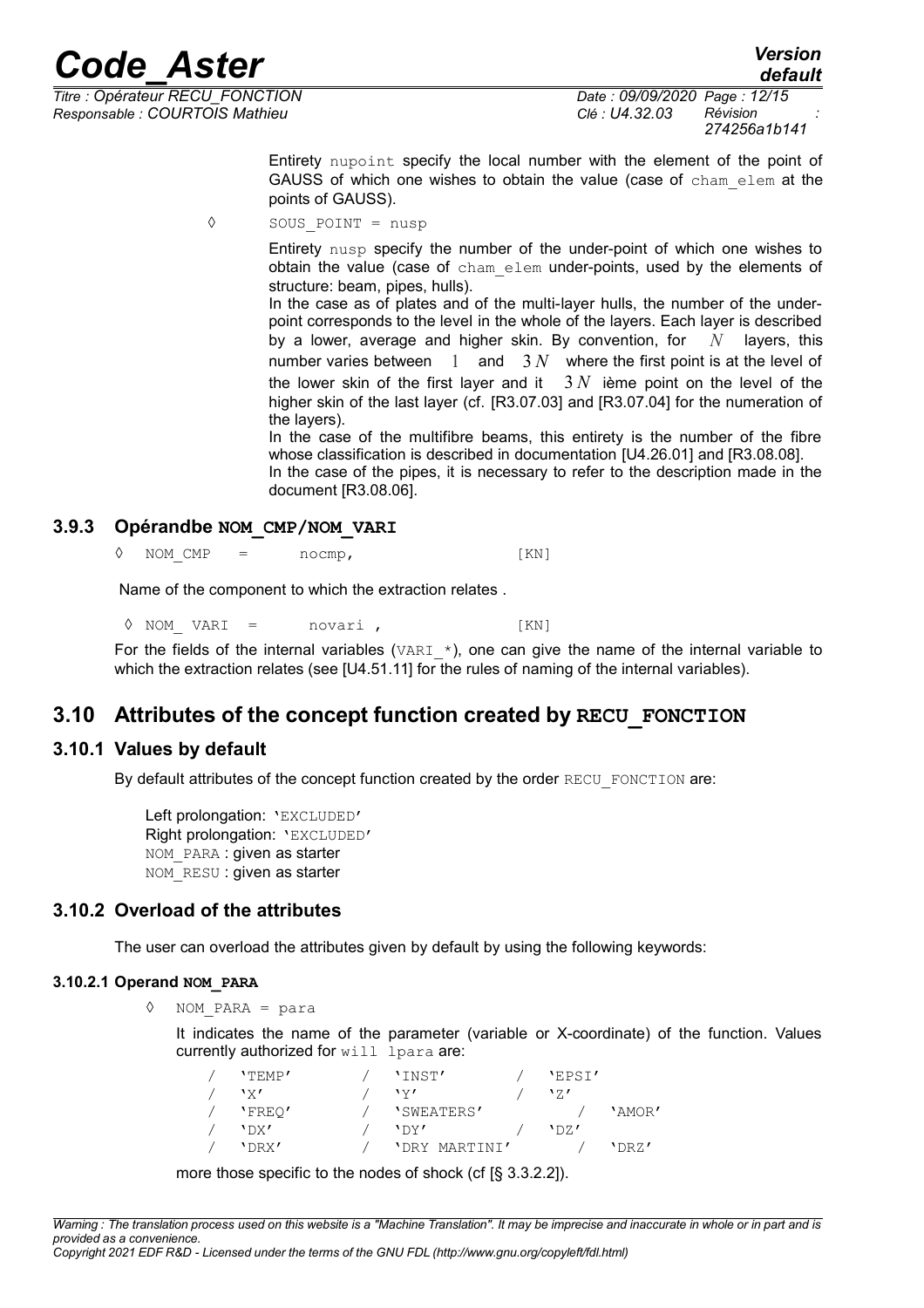*Titre : Opérateur RECU\_FONCTION Date : 09/09/2020 Page : 13/15 Responsable : COURTOIS Mathieu Clé : U4.32.03 Révision :*

*274256a1b141*

#### **3.10.2.2 Operand NOM\_RESU**

◊ NOM\_RESU = resu

It indicates the name of the result, the function thus created is a function whose value is of name lresu (8 characters).

#### **3.10.2.3 Operand Interpol**

◊ Interpol

Type of interpolation of the function enters the values of the parameter of the field of definition. Behind this keyword one expects a parameter list (two at the most) among 'FLAX', 'LOG'. If only one value is given the interpolation will be identical for the Xcoordinates and the ordinates. If two values are given, the first corresponds to the interpolation of the X-coordinates and the second with the interpolation of the ordinates.

#### **3.10.2.4 Operands PROL\_DROITE/ PROL\_GAUCHE**

◊ PROL\_DROITE and PROL\_GAUCHE

They define the type of prolongation on the right (on the left) of the field of definition of the variable:

- 'CONSTANT' for a prolongation with the last (or first) value of the function,
- **LINEAR'** for a prolongation along the first definite segment (PROL GAUCHE) or of the last definite segment (PROL\_DROITE),
- 'EXCLUDED' if the extrapolation of the values apart from the field of definition of the parameter is prohibited.

#### **3.11 Operand TITLE**

◊ TITLE

Title attached to the concept produced by this operator [U4.03.01].

#### **3.12 Operand INFORMATION**

◊ INFORMATION

Specify the options of impression on the file MESSAGE.

- 1 pas d' impression (by default)
- 2 impression of the descriptor of the function and the list of the first 10 values of the function in the order ascending of the first 10 parameters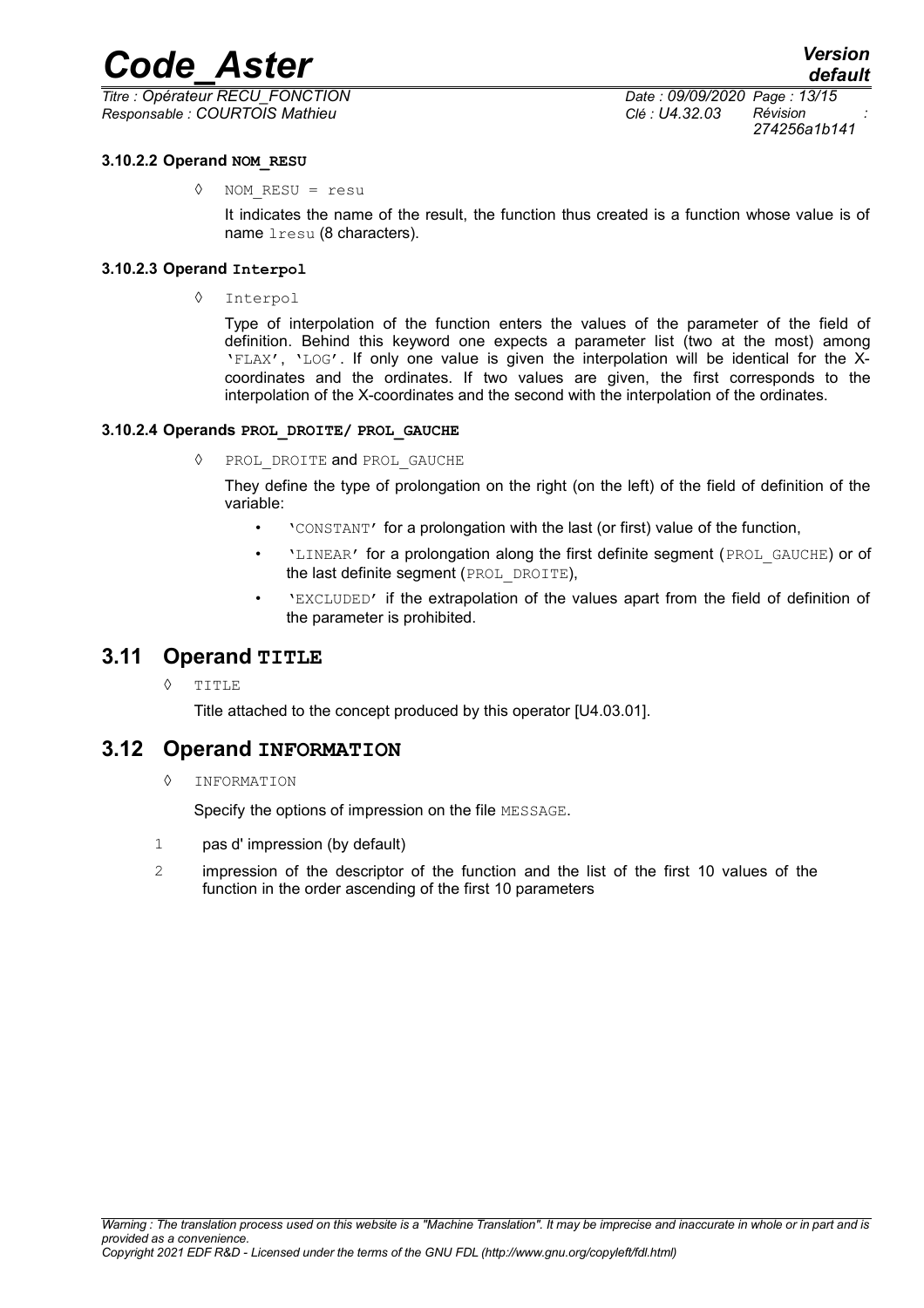*Titre : Opérateur RECU\_FONCTION Date : 09/09/2020 Page : 14/15 Responsable : COURTOIS Mathieu Clé : U4.32.03 Révision :*

# **4 Examples**

**4.1 Extractions of function on the dynamic response of a network of piping**

```
tran qen = DYNA VIBRA (...)l_inst = DEFI_LIST_REEL (BEGINNING = 0.,
                        INTERVAL = F (JUSQU A = 3. , NOT = 0,005))dyn tran = REST GENE PHYS (RESU GENE = tran gen, NOM CHAM = 'DEPL',
                          LIST INST = l inst, INTERPOL = 'FLAX')
dyn tran = CALCCHAMP (...,
                     CONSTRAINT = 'SIEF_ELGA' )
tab rele = POST RELEVE T (ACTION= F (ENTITLES = 'sixx 254',
                                    WAY = line,
                                    RESULT = dyn tran,
                                    NOM CHAM = \overline{S} SIEF ELGA',
                                    INST = 2.54,
                                    TOUT CMP = 'YES',
                                     OPERATION = 'EXTRACTION' ) )
```
**4.1.1 Evolution of the displacement of the node NO01 component 'DX' at every moment of calculation**

> $f1 = RECU_FONCTION (RESU_GENE = tran\_gen, NOM_CHAM = 'DEPL', GROUP NO = 'GNO01', NOM CMP = 'DX'.$ GROUP NO =  $\overline{GN001'}$  ,  $\overline{NOM}$  CMP =  $\overline{DX'}$  )

**4.1.2 Evolution of the size 'SIXX' on the mesh MA01 with the node NO01 at every moment of calculation**

> f2 = RECU\_FONCTION (RESULTAT= dyn\_tran, NOM\_CHAM= 'SIEF\_ELGA', GROUP MA =  $\sqrt{GMA01'}$ , GROUP NO =  $\sqrt{NOO1'}$ , NOM  $CMP=$ ' SIXX')

**4.1.3 Evolution of the size 'SIXX' along the line of piping at the moment of calcuL 2.54 S**

> $f3$  = RECU FONCTION (TABLE = tab rele, PARA X = 'ABSC CURV', PARA Y = 'SIXX')

**4.1.4 Evolution of the size 'SIXX' along the line of piping (curvilinear X-coordinate higher than 10) at the moment of calbottom 2.54 S**

 $f4$  = RECU FONCTION (TABLE = tab rele, FILTER =  $F$  (NOM PARA = 'ABSC CURV', CRIT COMP =  $'GE',$  $VALE$  = 10., ), PARA  $X = 'ABSC CURV', PARA'Y = 'SIXX')$ 

## **4.2 Extraction of function in a structure of data melasflu**

*Copyright 2021 EDF R&D - Licensed under the terms of the GNU FDL (http://www.gnu.org/copyleft/fdl.html)*